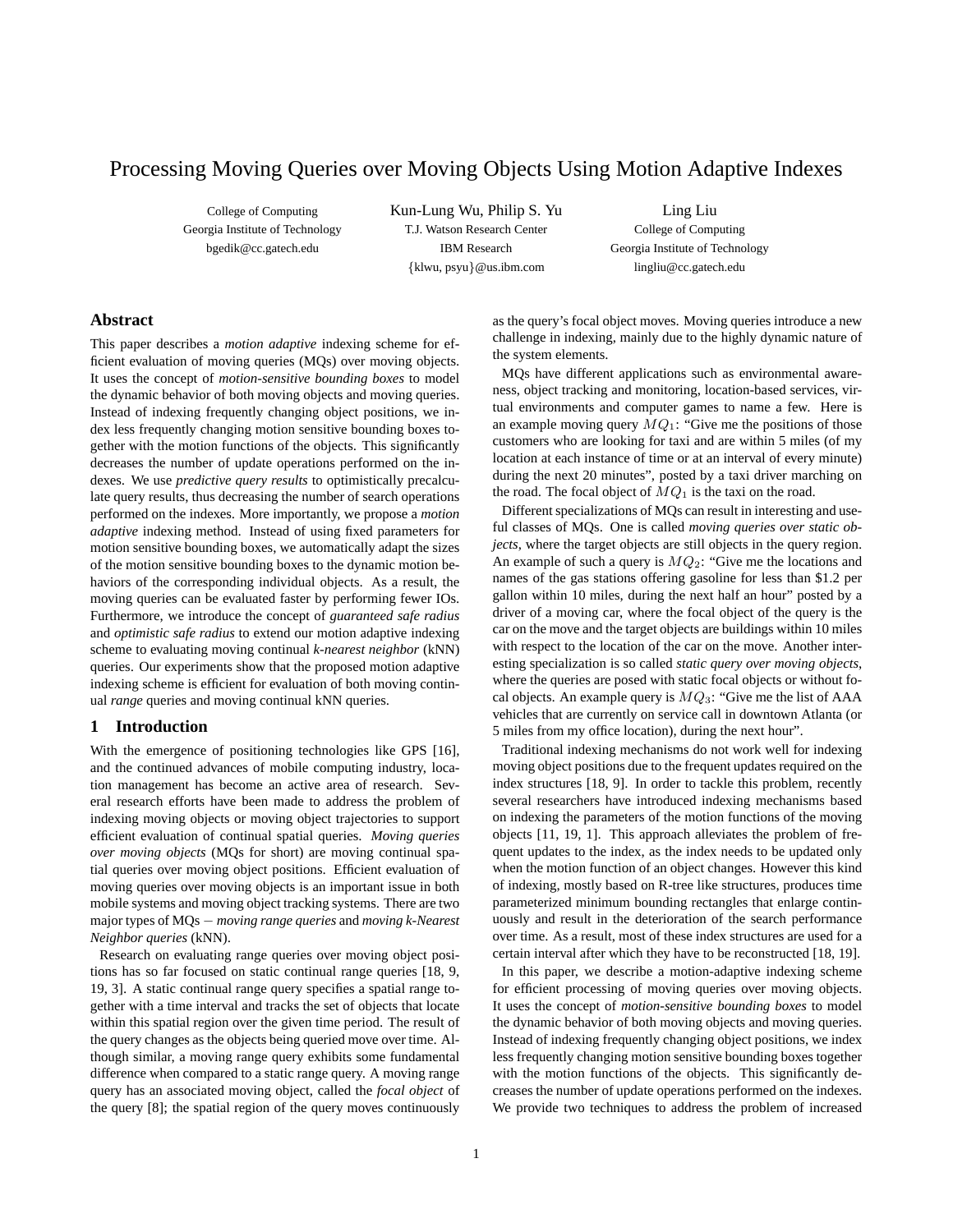search cost on such indexes. First, we optimistically precalculate query results and maintain such *predictive query results* under the presence of object motion changes. Second, we support *motion adaptive* indexing. Instead of using fixed size of motion sensitive bounding boxes, we automatically adapt the sizes of the motion sensitive bounding boxes to the changing movement behaviors of the corresponding individual objects. By adapting to moving object behavior at the granularity of individual objects, the moving queries can be evaluated faster by performing fewer IOs. Furthermore, we introduce the concept of guaranteed safe radius and optimistic safe radius to extend our motion adaptive indexing scheme to the evaluation of moving continual *k-nearest neighbor* queries.

Our experimental results show that the motion adaptive indexing scheme is efficient for evaluation of both moving continual *range* queries and moving continual *k-nearest neighbor* (kNN) queries. The proposed motion-adaptive indexing scheme is independent of the underlying spatial index structures by design. In the experiments reported in this paper, we use both  $R<sup>*</sup>$ -trees and statically partitioned grids for measuring the performance of our indexing scheme. We report a series of experimental performance results for different workloads including scenarios based on skewed object and query distribution, and demonstrate the effectiveness of our motion adaptive indexing scheme through comparisons with other alternative indexing mechanisms. It should be mentioned that the moving queries, as we formalize them in this paper, are different from moving queries with a predefined path [19]. To some extent, our moving query definition is close to dynamic queries in [12]. There are, however, some important differences. Dynamic queries are defined as temporally ordered set of snapshot queries. Instead of using a procedural level definition, the concept of moving queries is defined declaratively from a users perspective [8].

The rest of the paper is organized as follows. Section 2 gives an overview of the basic concepts and the system model. Section 3 describes the motion-adaptive indexing scheme for efficient evaluation of moving range queries. Section 4 extends the solution to efficient evaluation of moving kNN queries. Section 5 reports various performance results to illustrate the effectiveness of the proposed approach. We discuss the previous work in the literature related to querying and indexing moving object positions in Section 6, and conclude with a summary in Section 7.

### **2 The System Model**

The basic elements of our system model are a set of moving or still objects and a set of moving or static continual (range or kNN) queries. A fundamental challenge we address in this paper is to study what kind of indexing scheme can efficiently answer the moving queries. Fast evaluation is critical for processing moving queries, as it not only improves the freshness of the query results by enabling more frequent re-evaluation, but also increases the scalability of the system by enabling timely evaluation of large number of moving queries over large number of objects.

#### **2.1 Basic Concepts and Problem Statement**

We denote the set of moving or still objects as  $O$ , where  $O =$  $O_m \cup O_s$  and  $O_m \cap O_s = \emptyset$ .  $O_m$  denotes the set of moving objects and  $O_s$  denotes the set of still objects. We denote the set of moving or static queries as Q, where  $Q = Q_m \cup Q_s$  and  $Q_m \cap Q_s = \emptyset$ .  $Q_m$  denotes the set of moving range queries and  $Q_s$  denotes the set of static range queries.

**Moving Objects.** We describe a moving object  $o_m \in O_m$  by a quadruple:  $\langle oid, pos, vel, \{props\}\rangle$ . Here, *oid* is the unique object identifier, pos is the current position of the moving object,  $vel = (velx, vely)$  is the current velocity vector of the object, where  $velx$  is its velocity in the x-dimension and  $vely$  is its velocity in the y-dimension, and  $\{props\}$  is a set of properties about the object. A still object can be modeled as a special case of moving objects where the velocity vector is set to zero,  $\forall o_s \in O_s, o_s.vel = (0, 0).$ 

**Moving Queries.** We describe a moving query  $q_m \in Q_m$  by a quadruple:  $\langle qid, oid, region, filter \rangle$ . Here,  $qid$  is the unique query identifier, oid is the object identifier of the focal object of the query, region defines the shape of the spatial query region bound to the focal object of the query, and *filter* is a Boolean predicate defined over the properties ({props}) of the target objects of the query. Note that, region can be described by a closed shape description such as a rectangle or a circle. This closed shape description also specifies a binding point, through which it is bound to the focal object of the query. In the rest of the paper we assume that a moving continual query specifies a circle as its range with its center serving as the binding point. A static spatial continual range query can be described as a special case where the queries either have no focal objects or the focal object is a still object. I.e.,  $\forall q_s \in Q_s, q_s.oid = null \vee q_s.oid \in O_s.$ 

Before we describe the motion modeling basics, we first review three basic types of indexing techniques for evaluating range queries over moving objects and discuss their advantages and inherent weaknesses. The three indexing mechanisms we consider are *Object-only Indexing* (OI), *Query-only Indexing* (QI) and *Object and Query Indexing* (*OQI*). To simplify the discussion without loss of generality, we consider these indexes in their simplest forms and we assume that we are fed with a stream of object position updates, where an update is received at each time step from every object that has moved since the last time step. We comment on whether a particular indexing approach is open to optimizations but will not consider specific optimizations in the discussion.

**Object-only Indexing (OI).** In the object-only indexing approach a spatial index is built on the object positions. Each time a new object position is received, the object index is updated. At each query evaluation step, all queries are evaluated against the object index. An inherent drawback of the basic object-only indexing approach is the re-evaluation of all queries against the object index regardless of whether we have a static or moving query and whether the object position changes are of interest to the query or not. Object-only indexing is open to optimizations that can decrease the number or cost of the updates on the object index (see velocity constrained indexing in [18] and time parameterized R-trees in [19]).

**Query-only Indexing (QI).** In the query-only indexing approach a spatial index is built on the spatial regions of the queries. Each time a new query position (the position of the query's focal object) is received, the query index is updated. At each query evaluation step, each object position is evaluated against the query index and the queries that contain the object's position are determined. Note that this has to be done for every object as opposed to doing it only for objects that have moved since the last query evaluation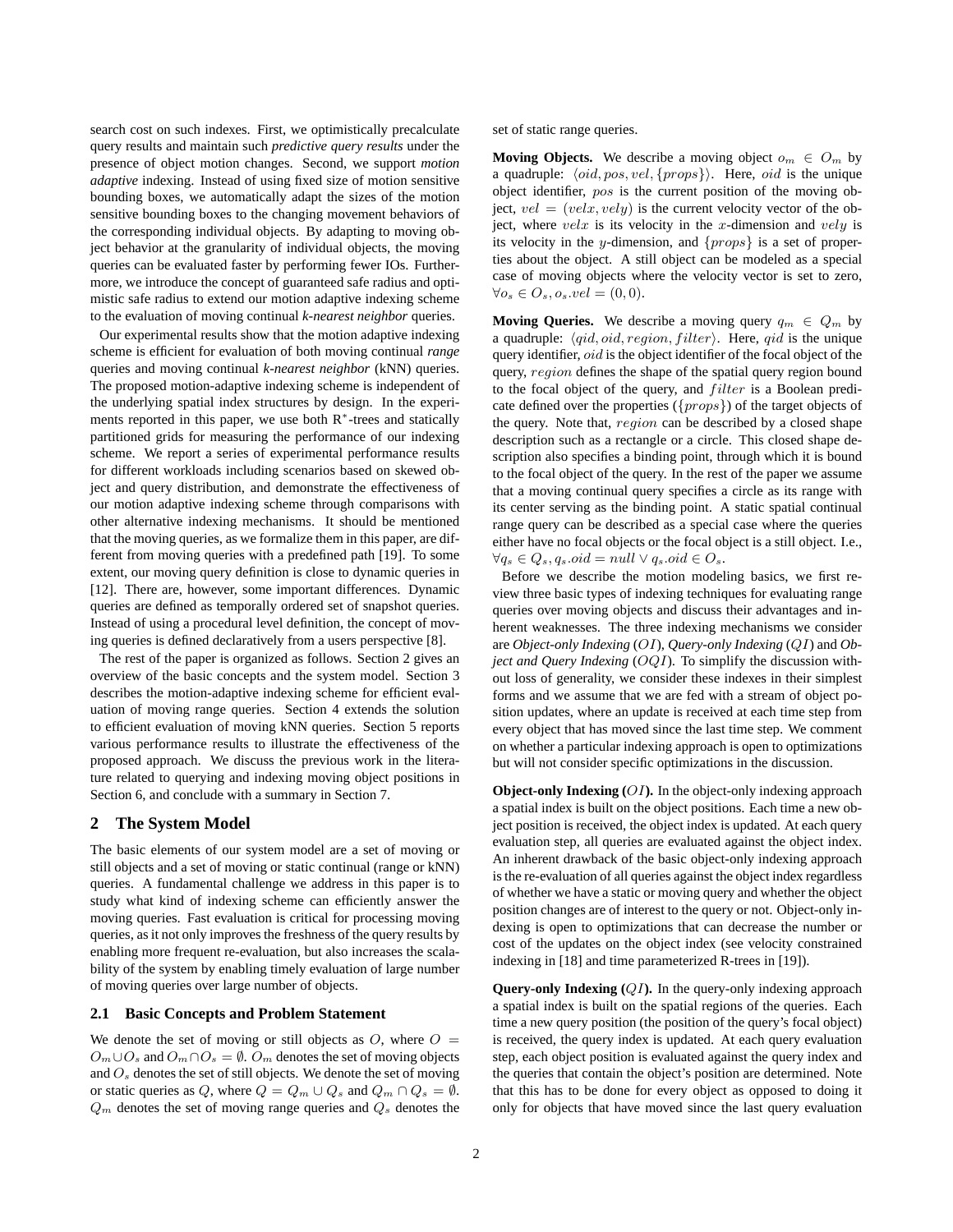step. This is due to the fact that underlying queries are potentially moving. This significantly decreases the effectiveness of queryonly indexing approach, although in the context of static continual range queries it has been shown that a query index may improve performance significantly [18].

**Object and Query Indexing**  $(OQI)$ **. In the object and query in**dexing approach two spatial indexes are built, one for the object positions and another for the spatial regions of the queries. Each time an object position is received, the object index is updated. Similarly, each time a new query position (the position of a query's focal object) is received, the query index is updated. At each query evaluation step, each *new* object position is evaluated against the query index and the queries that contain the object's position are determined. Then the query results are updated differentially. Similarly at each query evaluation step, each *new* query position is evaluated against the object index and the new result of the query is determined. The object and query indexing approach evaluates object positions against the query index only for the objects that have changed their positions since the last query evaluation step as opposed to query-only indexing which has to do it for all objects. It also evaluates the queries against the object index only for queries that have moved since the last query evaluation step, as opposed to object-only indexing which has to do it for all queries. Although the object and query indexing approach incurs higher cost due to maintenance of an additional index structure, it is possible to employ a larger range of optimizations to reduce the additional cost incurred and it does not have certain restrictions of object-only indexing or query-only indexing.

### **2.2 Overview of the Solution Approach**

Bearing in mind the pros and cons of the above three basic indexing schemes, we propose a motion-adaptive indexing scheme for efficient processing of moving queries over moving objects. A motion adaptive index is defined as an index of parameterized motion-sensitive bounding boxes. We use the concept of *motionsensitive bounding boxes* to model the dynamic behavior of both moving objects and moving queries. Such bounding boxes are not updated unless the position of a moving object or the spatial region of a moving query exceeds the borders of its bounding box. Instead of indexing frequently changing object positions or spatial regions of moving queries, we index less frequently changing motion sensitive bounding boxes together with the motion functions of the objects. This significantly decreases the number of update operations performed on the indexes. Our indexing scheme maintains both an index of object-based motion sensitive bounding boxes (denoted as  $Index_o^{msb}$ ) and an index of query-based motion sensitive bounding boxes (denoted as  $Index_q^{msb}$ ).

To address the problem of increased search cost due to querying both  $Index_o^{msb}$  and  $Index_q^{msb}$ , we employ two optimization techniques: the *predictive query results*, which optimistically precomputes the query results in the presence of object motion changes, and the *motion adaptive* indexing, which dynamically adapts the sizes of the motion sensitive bounding boxes to the changing motion behaviors at the granularity of individual objects, allowing moving queries to be evaluated faster by performing fewer IOs. In the rest of this section we describe the motion modeling and motion update generation, which provides the foundation for *motion sensitive bounding boxes* and *predictive query results*.

#### **Motion Modeling**

Modeling motions of the moving objects for predicting their positions is a commonly used method in moving object indexing [26, 11]. In reality a moving object moves and changes its velocity vector continuously. Motion modeling uses approximation for prediction. Concretely, instead of reporting their position updates each time they move, moving objects report their velocity vector and position updates only when their velocity vectors change and this change is significant enough  $<sup>1</sup>$ . In order to evaluate</sup> moving queries in between the last update reporting and the next update reporting, the positions of the moving objects are predicted using a simple linear function of time. Given that the last received velocity vector of an object is vel, its position is pos and the time its velocity update was recorded is  $t$ , the future position of the object at time  $t + \Delta t$  can be predicted as  $pos + \Delta t * vel$ . We use a linear motion function in this paper, since it is the commonly used model in moving object databases. We refer readers to [1] for a study of non-linear motion modeling for moving object indexing.

Prediction-based motion modeling decreases the amount of information sent to the query processing engine by reducing the frequency of position reporting from each moving object. Furthermore, it allows the system to optimistically precompute future query results. We below briefly describe how the moving objects generate and send their motion updates to the server where the query evaluation is performed.

#### **Motion Update Generation**

In order for the moving objects to decide when to report their velocity vector and position updates, they need to periodically compute if their velocity vectors have changed significantly. Concretely, at each time step a moving object samples its current position and calculates the difference between its current position and its position as predicted based on the last motion update it reported to the server. In case this difference is larger than a specified threshold, say  $\Delta D$ , the new motion function parameters are relayed to the server.

#### **3 Efficient Evaluation of Moving Range Queries**

#### **3.1 Motion Sensitive Bounding Boxes**

Motion sensitive bounding boxes (MSBs) can be defined for both moving queries and moving objects. Given a moving object  $o_m$ , its associated MSB is calculated by extending the position of the object along each dimension by  $\alpha(o_m)$  times the velocity of the object in that direction. Given a moving query  $q_m$ ,  $MSB$  of the moving query is calculated by extending the minimum bounding box of the query along each dimension by  $\beta(q_m)$  times the velocity of the focal object of the query in that direction (See Figure 1 for illustrations).

Let  $Rect(l, m)$  denote a rectangle with l and m as any two end points of the rectangle that are on the same diagonal. Let  $sign(x)$ denote a function over a vector  $x$ , which replaces each entry in  $x$ with its sign  $(+1 \text{ or } -1)$ . Then we define the  $MSB$  for a moving object o and the  $MSB$  for a moving query q with focal object  $o<sub>f</sub>$ as follows:

<sup>&</sup>lt;sup>1</sup>This technique is known as dead reckoning [6].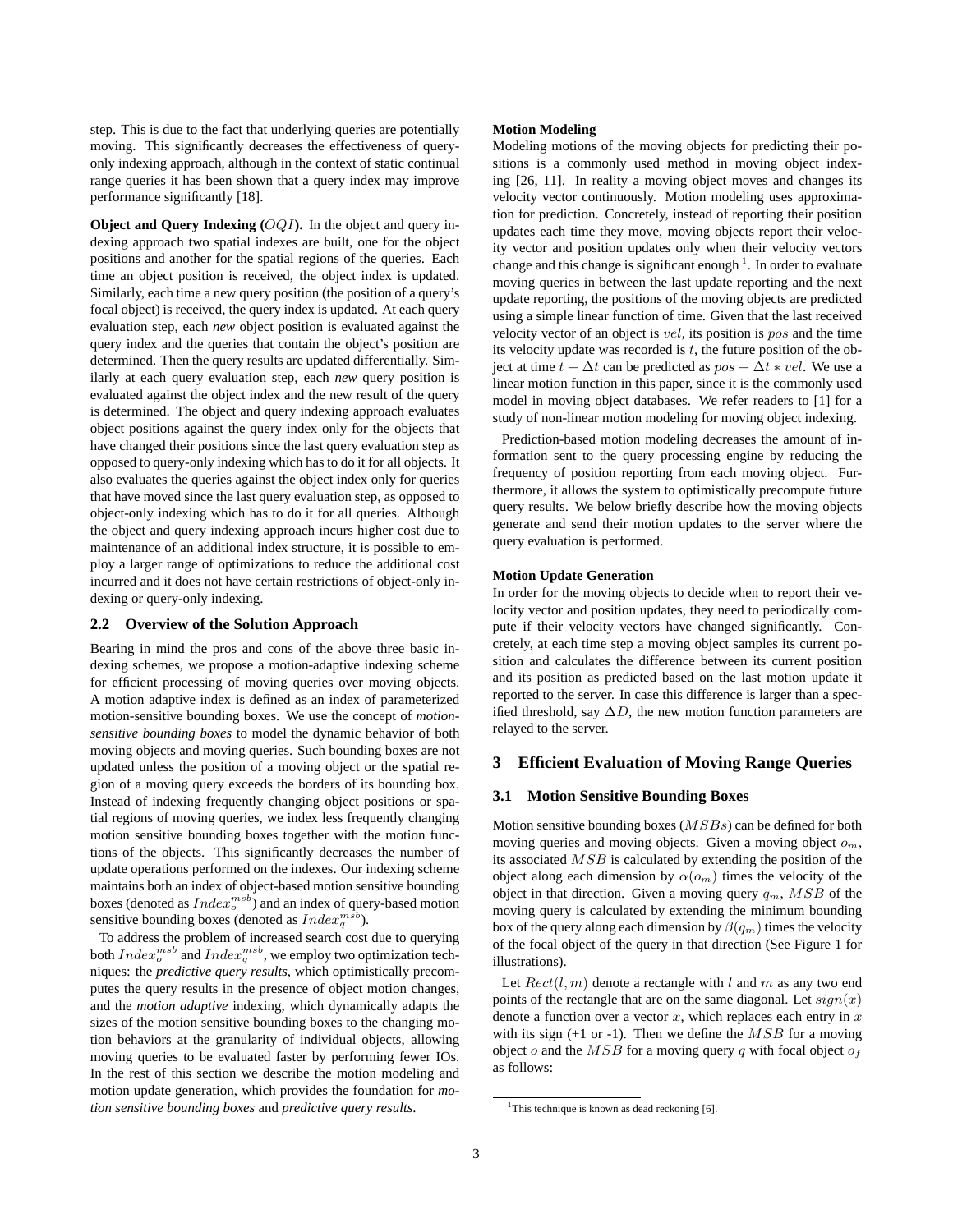

Figure 1: Motion sensitive bounding boxes

$$
\forall o \in O_m, MSB(o) = Rect(o.pos, o.pos + \alpha(o) * o.vel)
$$
  
\n
$$
\forall q \in Q_m, MSB(q) = Rect(o_f.pos - q. radius * sign(q. vel),
$$
  
\n
$$
o_f.pos + \beta(q) * q. vel + q. radius * sign(q. vel))
$$

For each moving query, its MSB is calculated and used in place of the query's spatial region in the query-based MSB index, referred to as the  $Index_q^{msb}$ . Similarly, for each moving object, its  $MSB$ is calculated and used in place of the object's position and we refer to such an object-based  $MSB$  index as the  $Index_o^{msb}$ .

An important feature of indexing motion sensitive boxes of moving objects and moving queries is the fact that an MSB is not updated unless the query's spatial region or the object's position exceeds the borders of its motion sensitive bounding box. When this happens, we need to invalidate the  $MSB$ . As a result, a new  $MSB$  is calculated and the  $Index_q^{msb}$  or the  $Index_q^{msb}$  is updated. This approach significantly reduces the number of update operations performed on the spatial indexes and thus decreases the overall cost of updating the spatial indexes  $(Index_{o}^{msb}$  and  $Index_q^{msb}$ ).

Although maintaining MSB indexes increase the cost of searching the index due to higher overlap of spatial objects (MBRs) being indexed, it is important to note that for appropriate values of the  $\alpha$  and  $\beta$  parameters, the gain of using  $MSB$  indexes is significant. Therefore, we need not only mechanisms for reducing the cost of search operations in the MSB indexes, but also mechanisms for dynamically determining the most appropriate values of the  $\alpha$  and  $\beta$  parameters based on the motion behavior of moving objects and moving queries. It is also crucial to note that, using MSBs does not introduce any inaccuracy in the query results, as we store the motion function of the object or the query together with its  $MSB$  inside the spatial index<sup>2</sup>. Furthermore,  $MSB$ s provide the following two advantages: (1) As opposed to approaches that alter the implementation of traditional spatial indexes for decreasing the update cost [19, 18], motion sensitive bounding boxes require almost no significant change to the underlying spatial index implementation. (2) Motion sensitive bounding boxes perform size adaptation at the granularity of individual objects, leading to significant reduction of IO cost (See Section 3.5 for further detail).

#### **3.2 Predictive Query Results on Per Object Base**

It is well known that one way of saving IO and improving efficiency of evaluating moving queries is to precalculate future results of the continual queries. This approach has been successfully used



in the context of continuous moving kNN queries over static objects [21]. Most of existing approaches to precaculating query results associate a time interval to each query that specifies the valid time for the precalculated results. One problem with per query based prediction in the context of moving queries over moving objects is the fact that a change on the motion function of anyone of the moving objects may cause the invalidation of some of the precalculated results. This motivates us to introduce *predictive query results* where the prediction is conducted on per-object base.

Given a query, its predictive query result differs from a regular query result in the sense that each object in the predictive query result has an associated time interval indicating the time period in which the object is *expected* to be included in the query result. We denote the predictive query result of query  $q \in Q$  by  $PQR(q)$ . Each entry in a predictive query result takes the form  $\langle o, [t_s, t_e] \rangle$ . We call the entry associated with object  $o \in O$  in  $PQR(q)$  the *predictive query result entry* of object *o* with regard to query *q*, and the interval [ts, te] associated with object o the *valid prediction time interval* of the predictive query result entry.

Calculating the valid prediction time intervals is done as follows. Given a static continual range query and a moving object with its motion function, it is straight forward to calculate the intersection points of the query's spatial region and the ray formed by the moving object's trajectory (See case I in Figure 2). Similarly, to calculate the intersection point of a moving query and a moving or non-moving object (assuming that we only consider moving queries with circle shaped spatial regions), we need to solve a quadratic function of time. Formally, let  $q \in Q$  be a query with focal object  $o_f \in O_m$ , and  $o \in O$  be an object, and let  $Dist(a, b)$  denote the Euclidian distance between the two points a and  $b$ . We can calculate the time interval in which the object  $o$  is expected to be in the result set of query  $q$  by solving the formula:  $Dist(o_f. pos + t * o_f. vel, o. pos + t * o. vel) \leq q_m. radius. Fig.$ ure 2 illustrates three different cases that arise in the calculation of prediction time interval for each per-object based predictive query result entry.

The predictive query results are precalculated on per object base and predictive query result entries are correct unless the motion function of the focal object of a query or the motion function of the moving object associated with the query result entry have changed within the valid prediction time interval. As a result, there are two key questions to answer in order to effectively use the predictive query results in evaluating moving queries:

### **Prediction** − *For each moving query, should we perform prediction on all moving objects? If not, how to determine for which objects we should do prediction?*

Obviously we should not perform prediction for objects that are far away from the spatial region of the query within a period of time,

<sup>&</sup>lt;sup>2</sup>The inaccuracy due to motion modeling is not considered here. See [27] for a discussion of motion update policies and their tradeoffs.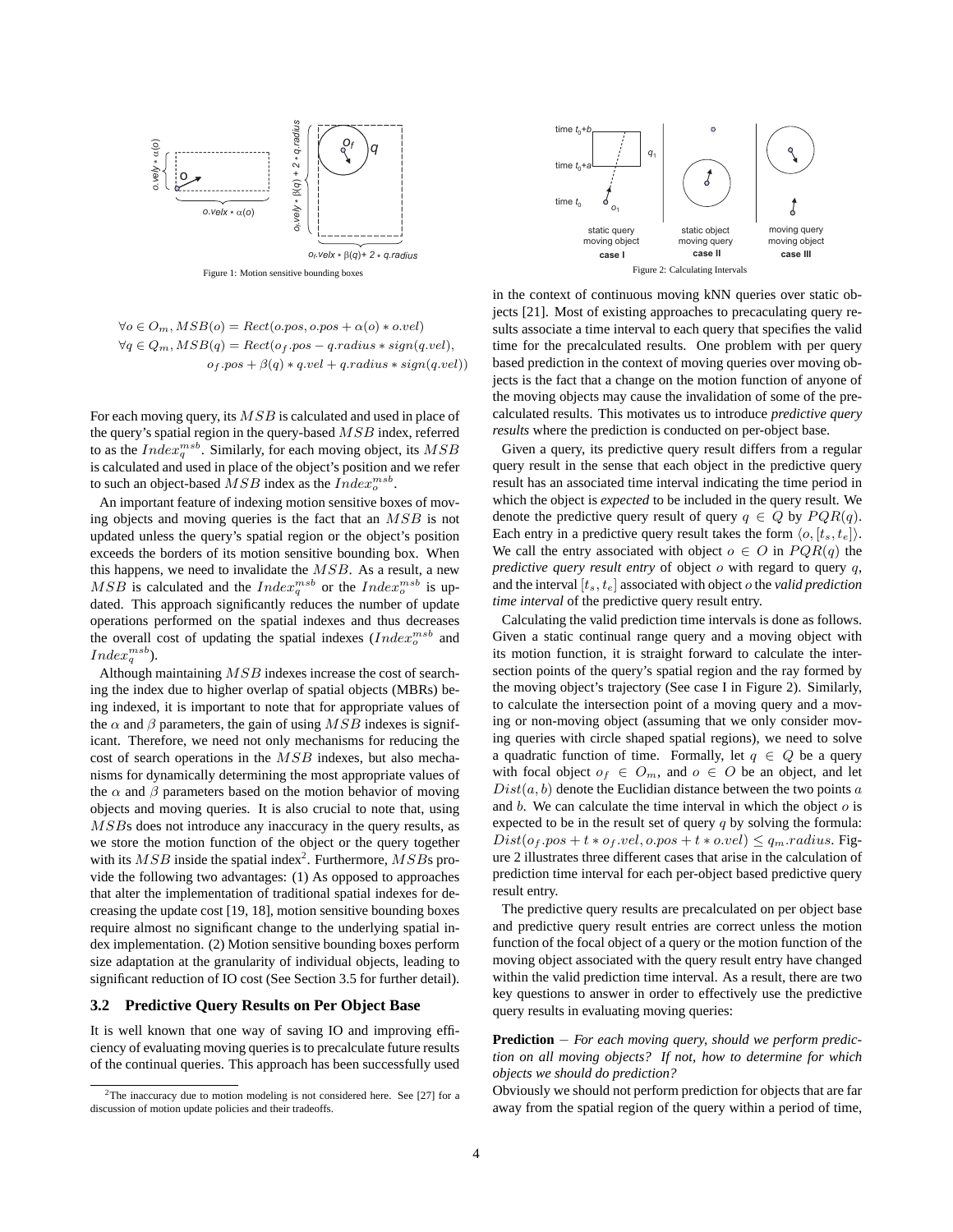

as the predicted results are less likely to hold until those objects reach to the proximity of the query, e.g., entering the motion sensitive bounding box of the query.

**Invalidation** − *When and how to update the predictive results?* This can be referred to as the invalidation policy for per-object based prediction. The predictive query results may be invalid and thus need to be updated when the motion function of a moving query or the motion function of a moving object changes. In addition, the predictive results may require to be refreshed when the objects in the predictive query results have moved away from the proximity of the query or when the objects that did not participate in the prediction have entered the proximity of the query.

### **3.3 Determining Predictive Query Results Using MSBs**

In addition to serving as an optimization technique to minimize the update cost on the spatial indexes,  $MSBs$  can be used to effectively determine for which objects we should perform result prediction with respect to a query (answering the first question listed in Section 3.2). Concretely, for a given query, objects whose MSBs intersect with the query's MSB are considered as potential candidates of the query's predictive result. Figure 3 gives an illustration of how predictive query results integrate with motion sensitive bounding boxes. Consider the moving query  $q_1$  with its query  $MSB$  and four moving objects  $o_1, o_2, o_3$  and  $o_4$  as shown in Figure 3. In the figure,  $o_1$  is the focal object of query  $q_1$  and the other three moving objects  $o_2$ ,  $o_3$  and  $o_4$  are associated with their object  $MSBs$ . At time  $t_0$  only objects  $o_2$  and  $o_3$  are subject to query  $q_1$ 's predictive query result, as their  $MSB$ s intersect with the query's MSB. However the valid prediction time interval of object  $o_3$  with regard to query  $q_1$  is empty because there is no such time interval during which object  $o_3$  is expected to be inside the query result of query  $q_1$ . Thus object  $o_3$  should not be included in the predictive result of query  $q_1$ . At some later time  $t_1$ , object  $o_2$ and query  $q_1$  remain inside their  $MSB$ s. However objects  $o_3$  and  $o_4$  have changed their  $MSBs$ . As a result, objects  $o_2$  and  $o_4$  become potential candidates of query  $q_1$ 's predictive result at time  $t_1$ . Since  $o_2$  has not changed its  $MSB$ , it remains included in query  $q_1$ 's predictive result. By applying the valid prediction time interval test on  $o_4$ , we obtain a non-empty time interval with respect to query  $q_1$ , during which  $q_4$  is expected to be included in the query result. Thus  $o_4$  is added into the predictive result of query  $q_1$ .

#### **3.4 Setting** α **and** β **Values**

The  $\alpha$  and  $\beta$  parameters used for calculating MSBs can be set based on the motion behavior of the objects, in order to achieve more efficient query evaluation. There are two important characteristics of object motions: (a) *the speed of the object* and (b) *the period of constant motion of the object* (i.e. the length of the time period it takes for the motion function to change). For instance, for a query whose focal object changes its motion function frequently, it may not be a good idea to perform too much prediction, thus  $\beta$ value for this query's MSB should be kept smaller. However, for an object with high speed, a small  $\alpha$  value may not be appropriate, as it may cause frequent  $MSB$  invalidations.

In order to choose appropriate  $\alpha$  and  $\beta$  values for each MSB, it is important to design a motion-adaptive method that can set the values of  $\alpha$  and  $\beta$  parameters adaptively. A common approach to runtime parameter settings is to develop an analytical model and use the analytical results to guide the runtime selection of the best parameter settings. We develop an analytical model for estimating the IO cost of performing query evaluation (see Appendix for details). This model is used as the guide to build an off-line computed  $\alpha\beta$ Table, giving the best  $\alpha$  and  $\beta$  values for different value pairs of speed and period of constant movement of a moving object. We will discuss details of  $\alpha$  and  $\beta$  value selection in Section 3.6.

### **3.5 Motion Adaptive Indexing**

We have described the main ideas and mechanisms used in our motion-adaptive indexing scheme. In this subsection we describe motion-adaptive indexing as a query evaluation technique that integrates the ideas and mechanisms presented so far for efficient processing of moving queries over moving objects.

#### **3.5.1 Processing Moving Queries: An Overview**

The evaluation of moving queries is performed through multiple query evaluation steps executed periodically with regular time intervals of P<sup>s</sup> (*scan period*) seconds. We build two spatial MSB indexes,  $Index_0^{msb}$  for the objects and  $Index_q^{msb}$  for the queries.  $Index_o^{msb}$  stores  $MSBs$  of the objects accompanied by the associated motion functions as data. Static objects have point MSBs. Similarly, *Index*<sup>msb</sup> stores the MSBs of the queries accompanied by the associated motion functions of the focal objects of the queries and their radiuses as data. Static queries have  $MSBs$  equal to their minimum bounding rectangles and they do not have associated motion functions.

We create and maintain two tables, a moving object table and a moving query table. They store information regarding the moving objects and moving queries. The static queries and static objects are included in the spatial MSB indexes but not in the two tables. The periodic evaluation is performed by scanning these tables at each query evaluation step and performing updates and searches on the spatial indexes as needed in order to maintain the query results as objects and the spatial regions of the queries move. The detailed description of the two tables is given below:

*Moving Object Table* (MOT): An MOT entry is described as  $(oid, qid, pos, vel, time, box, P<sub>cm</sub>, V<sub>ch</sub>)$  and stores information regarding a moving object. Here, oid is the moving object identifier,  $qid$  is the query identifier of the moving query whose focal object's identifier is oid, qid is null if no such moving query exists, pos is the last received position, vel is the last received velocity vector of the moving object, time is the timestamp of the motion updates (pos and vel) received from the moving object, box is the  $MSB$  of the moving object,  $P_{cm}$  is an estimate on the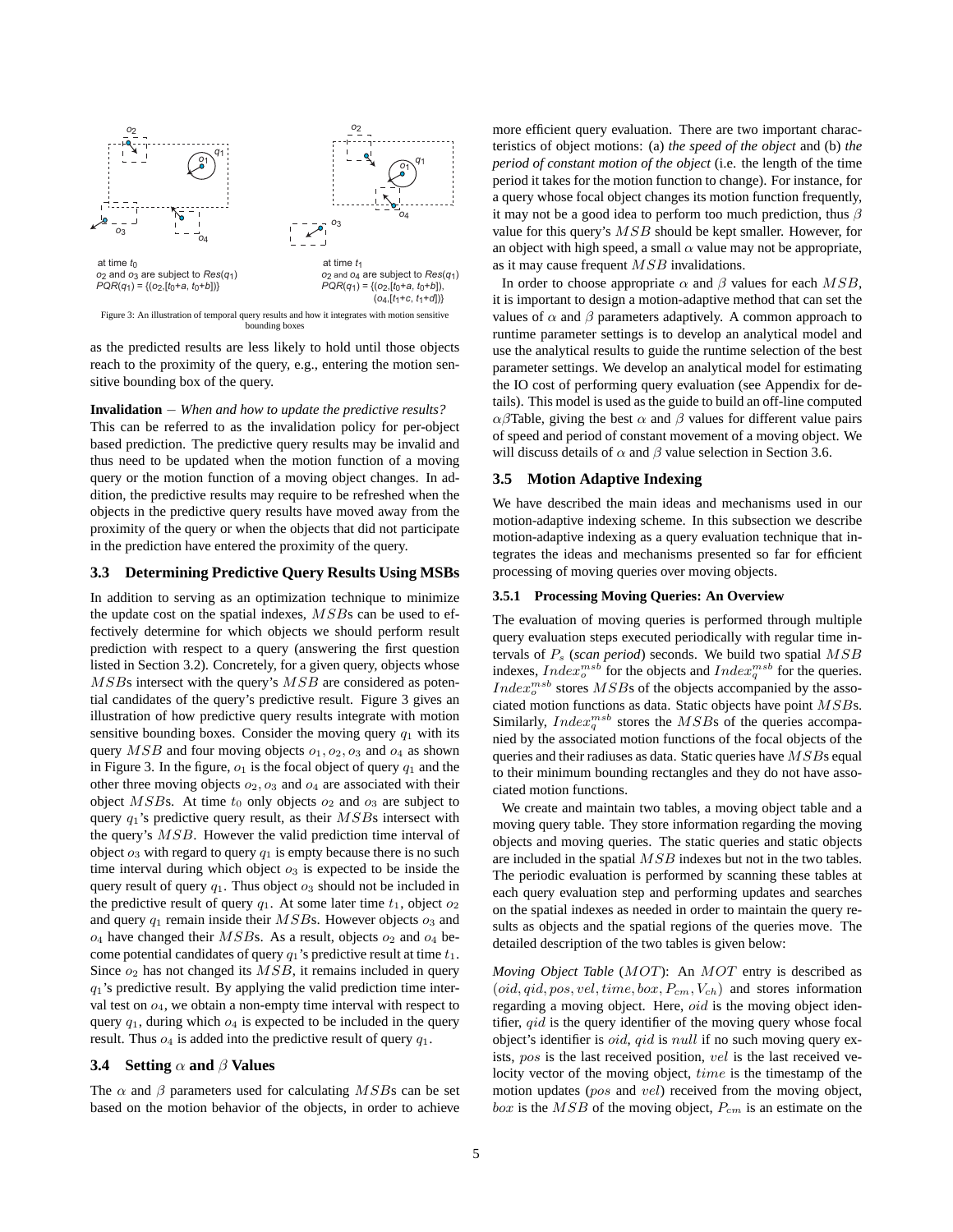```
Algorithm 1: Motion Update Received r = \langle oid, pos, vel, time \rangleeo = \langle oid, qid, pos, vel, time, box, P_{cm}, V_{ch} \rangle \in MOTwhere eo.oid = r.oid
  eo.P_{cm} \leftarrow \gamma * (r.time - eo.time) + (1 - \gamma) * eo.P_{cm}\begin{array}{l} \textit{eo}.\textit{pos} \leftarrow \textit{r}. \textit{pos} \\ \textit{eo}.\textit{vel} \leftarrow \textit{r}.\textit{vel} \end{array}eo.time \leftarrow r.timee^o.V_{ch} ← \textbf{true}<br>if e^o.qid ≠ \textbf{null} then
       eq = \langle qid, pos, vel, radius, time, box, P<sub>cm</sub>, V<sub>ch</sub> \rangle \in MQTwhere eq.qid = eo.qid<br>
eq.P_{cm} = \gamma * (r.time - eq.time) + (1 - \gamma) * eq.P_{cm}eq.pos \leftarrow r.poseq.vel \leftarrow r.veleq.time \leftarrow r.timeeq.V_{ch} \leftarrow true
  end if
```
period of constant motion of the object and  $V_{ch}$  is a Boolean variable indicating whether the moving object has changed its motion function since the last query evaluation step.

*Moving Query Table* (MQT): An MQT entry is described as  $(qid, pos, vel, radius, time, box, P<sub>cm</sub>, V<sub>ch</sub>)$  and stores information regarding a moving query. Here,  $qid$  is the moving query identifier, pos and vel are the last received position and the last received velocity vector of the query's focal object respectively, time is the timestamp of the motion updates (pos and vel) received from the focal object, radius is the radius of the moving query's spatial region,  $box$  is the  $MSB$  of the moving query,  $P_{cm}$ is an estimate on the period of constant motion of the object and  $V_{ch}$  is a Boolean variable indicating whether the focal object has changed its motion function since the last query evaluation step or not. Note that the information in  $MQT$  is to some extent redundant with respect to MOT. However the redundant information is required during the moving query table scan. Without redundancy we will need to look them up from the moving object table, which is quite costly. The  $MOT$  and  $MQT$  table entries are updated whenever new motion updates are received from the moving objects. The  $P_{cm}$  entries are updated using a simple weighted running average. The details are given in Algorithm 1. The effect of a motion update is reflected on the query results when the next periodic query evaluation step is performed. Assuming that moving objects decide whether they should send new motion updates or not at every  $P_{mu}$  seconds (called the *motion update time period*), one of our aims is to perform a single query evaluation step in less that  $P_{mu}$  seconds in order to provide fresh query results, i.e. having  $P_s \leq P_{mu}$ . At each query evaluation step, we need to perform *query table scan* and *object table scan*. The scan algorithms presented in the next subsection describe how these two tasks are performed.

#### **3.5.2 The Scan Algorithms**

At each query evaluation step, two scans are performed. The first scan is on the moving object table, MOT, and the second scan is on the moving query table,  $MQT$ . The aim of the  $MOT$  scan is to update the  $Index^{msb}_{o}$  and to differentially update some of the query results by performing searches on the  $Index^{msb}_{q}.$  The aim of the  $MQT$  scan is to update the  $Index_q^{msb}$  and to recalculate some of the query results by performing searches on the  $Index_o^{msb}$ .

**MOT Scan.** During the MOT scan, when processing an entry we first check whether the associated object of the entry has invalidated its MSB or changed its motion function since the last query evaluation period. If none of these has happened, we proceed to the next entry without performing any operation on the spatial  $MSB$ 

indexes. Otherwise we first update the  $Index_o^{msb}$ . In case there is an  $MSB$  invalidation, a new  $MSB$  is calculated for the object and the  $Index_o^{msb}$  is updated. The  $\alpha$  value used for calculating the new MSB is selected adaptively (See Section 3.6 for further details). If there has been a motion function change, the data associated with the entry of the object's  $MSB$  in the  $Index<sub>o</sub><sup>msb</sup>$  is also updated. Once the  $Index<sub>o</sub><sup>msb</sup>$  is updated, two searches are performed on the  $Index_q^{msb}$ . First, using the old  $MSB$  of the object, the  $Index_q^{msb}$  is searched and all the queries whose  $MSBs$ intersect with the old MSB of the object are retrieved. The object is then removed from the results of those queries (if it is already in). Then a second search is performed with the newly calculated MSB of the object and all queries whose MSBs intersect with the new  $MSB$  of the object are retrieved. For all those queries, result prediction is performed against the object. Lastly, the query result entries obtained from the prediction with non-empty time intervals are added into their associated query results. Algorithm 2 gives the pseudo code for the MOT scan.

**MQT Scan.** During the  $MQT$  scan, when processing a query entry we first check whether the associated query of the entry has invalidated its MSB or its focal object has changed its motion function since the last query evaluation step. If none of these has happened, we proceed to the next entry without performing any operation on the spatial indexes. Otherwise we first update the *Index*<sup>msb</sup>. In case there is an MSB invalidation, a new MSB is calculated for the query and the  $Index_q^{msb}$  is updated. The  $\beta$ value used for calculating the new MSB is selected adaptively (See Section 3.6 for details). If there has been a motion function change, the data associated with the entry of the query's  $MSB$  in the  $Index_q^{msb}$  is also updated. Once the  $Index_q^{msb}$  is updated, a single search is performed on the  $Index_o^{msb}$  with the newly calculated MSB of the query. All objects whose MSBs intersect with the new query  $MSB$  are retrieved. For all those objects, result prediction is performed against the query. The predictive query result entries with non-empty time intervals are added into the query result and all old query results are removed. Algorithm 3 gives the pseudo code for the MQT scan.

Note that after the MOT scan all results are correct for the queries whose MSBs are not invalidated and their focal objects have not changed their motion function. For queries that have invalidated their MSBs or whose focal objects have changed their motion functions, the query results are recalculated during the  $MQT$  scan. Therefore, all of the query results are up to date after the MQT scan, given that MOT scan is performed first. The order of the scans can be reversed with some minor modifications.

### **3.6** αβT able **and Adaptive Parameter Selection**

The cost function developed in Appendix has a global minimum that optimizes the IO cost of the query evaluation. We build an off-line computed  $\alpha\beta Table$ , which gives the optimal  $\alpha$  and  $\beta$  values for different value pairs of object speed and period of constant motion, calculated using the cost function we have developed. We implement the  $\alpha\beta Table$  as a 2D matrix, whose rows correspond to different object speeds and columns correspond to different periods of constant motion and the entries are optimal  $(\alpha, \beta)$  pairs. Recall Section 3.5, when we calculate the MSBs of moving objects and moving queries, we already have the estimates on periods of constant motion and speeds of all moving objects including the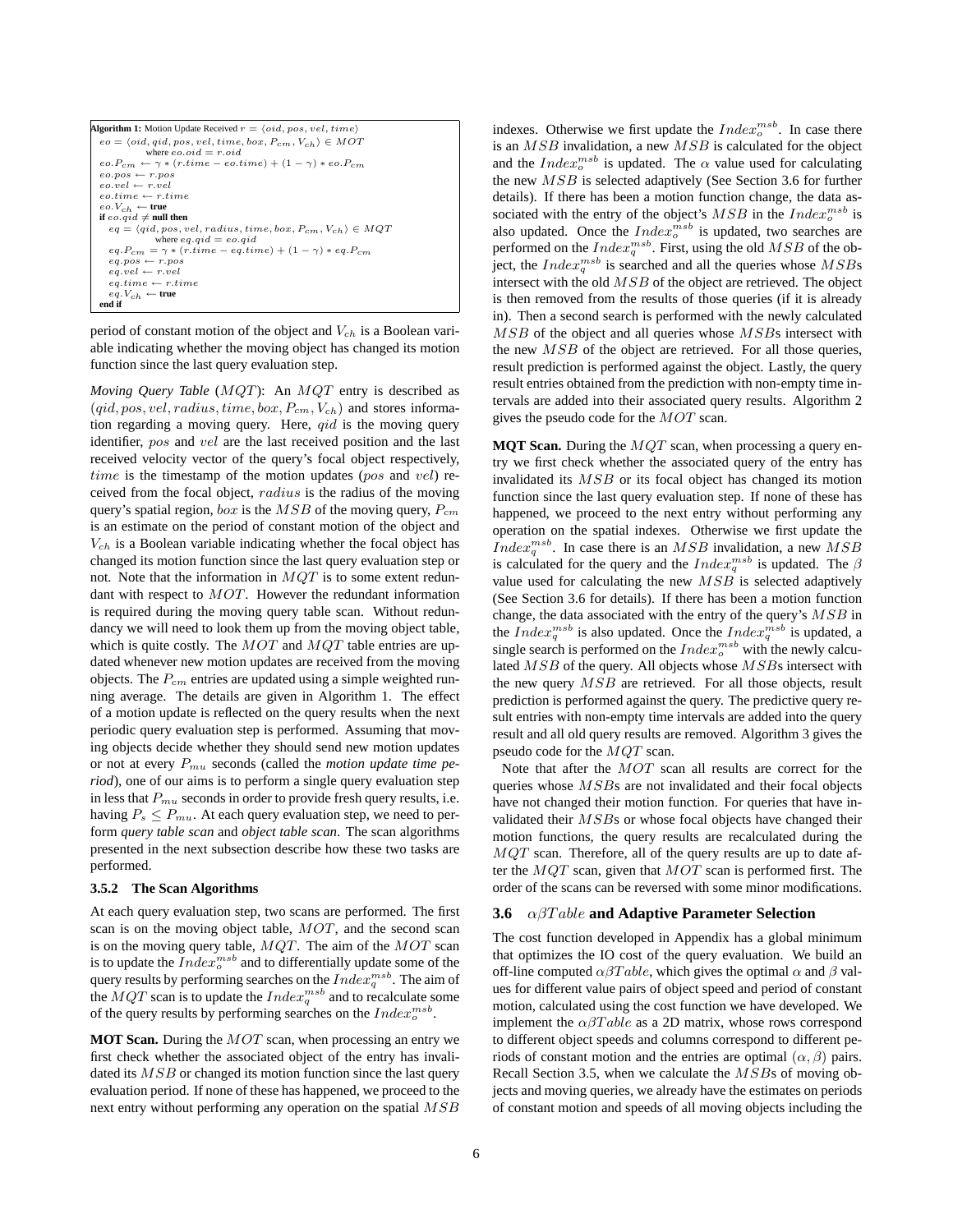

Figure 4: Analytical node IO estimate and experimental query evaluation time

focal objects of the moving queries. We can decide the best  $\alpha$  and  $\beta$  values to use during  $MSB$  calculation by performing a single lookup from the off-line computed  $\alpha\beta Table$ .

The graph on the left in Figure 4 plots the average time it takes to perform one complete query evaluation step (labelled as *total query evaluation time*) as a function of  $\alpha$  and  $\beta$ . These values are from the actual implementation of motion adaptive indexing. The graph on the right in Figure 4 plots the analytical node IO count estimate of performing one query evaluation step as a function of  $\alpha$ and  $\beta$ . Two important observations can be obtained by comparing these graphs. First, it shows that the IO cost is dominant on the time it takes to perform query evaluation, as the node IO count graph highly determines the shape of the query evaluation time graph. Second, the optimal values of  $\alpha$  and  $\beta$  calculated using the analytical cost function indeed results in faster query evaluation.

The graph on the left in Figure 5 plots the optimal  $\alpha$  and  $\beta$  values calculated by the analytical cost estimate (using the right  $y$ -axis), as a function of period of constant motion. The node IO count is also shown in the graph as an area chart (using the left  $y$ -axis). Note that as the period of constant motion increases, the object movements are more predictable. For small values of the period of constant motion, the optimal  $\beta$  value turns out to be small. This is because large  $\beta$  values will result in more prediction, which is not desirable when the period of constant motion is small (predictability is poor).

Figure 5: Optimal  $\alpha$  and  $\beta$  values

The graph on the right in Figure 5 plots the optimal  $\alpha$  and  $\beta$ values calculated by the analytical cost estimate (using the right yaxis), as a function of object speeds. The node IO is also shown in the graph as an area chart (using the left  $y$ -axis). The graph shows that for high speeds the  $\alpha$  and  $\beta$  parameters should be kept small, in order to avoid large MSBs which will cause high overlap and increase the cost of spatial index operations.

More experiments on the effect of adaptive parameter selection will be provided in Section 5.

### **4 Evaluating Moving kNN Queries**

Moving continual *k-nearest neighbor* (kNN) queries over moving objects can be evaluated using the main mechanisms employed for moving range query evaluation. A moving kNN query is defined similar to a moving range query, except that instead of a range, the parameter  $k$  is specified for retrieving the  $k$  nearest neighbors of the focal object of the query.

A unique feature of our motion adaptive indexing scheme is its ability to efficiently process both continual moving *range* queries and continual moving kNN queries.

In order to extend the motion adaptive indexing developed for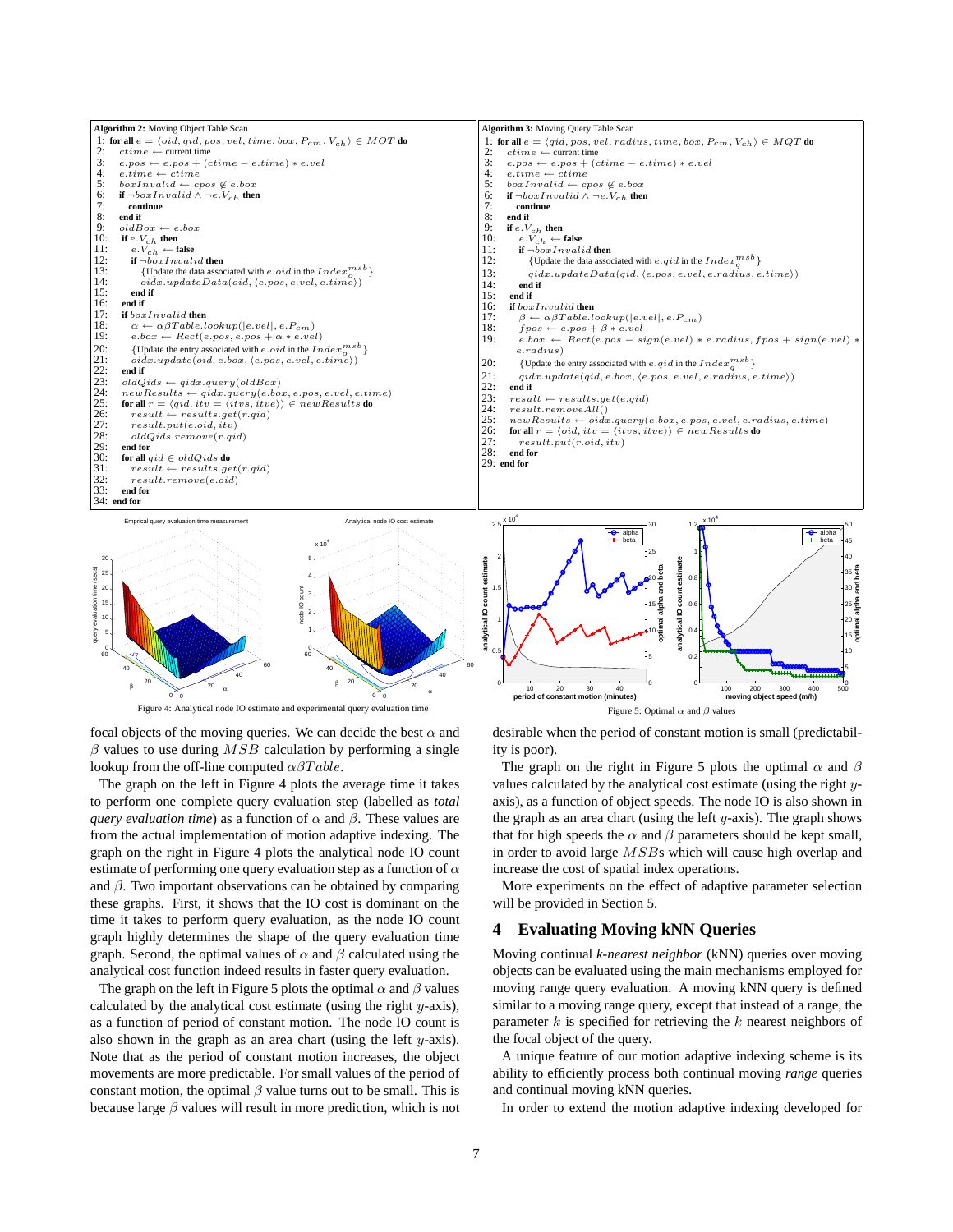evaluating moving range queries to the evaluation of moving kNN queries, we introduce the concept of *safe radius* and two mechanisms − *guaranteed safe radius* and *optimistic safe radius*. To evaluate kNN queries with the use of safe radiuses, we need to make the following three changes:

- a. Instead of storing time intervals in query result entries, we store the distance of the objects from the focal object of the query as a function of time.
- b. During the MQT table scan, when a query invalidates its MSB or changes its motion function, we calculate a *safe radius* which is guaranteed to contain at least k moving objects until the next time the safe radius is calculated ( $\beta$  is an upper bound for this time). Then the kNN query is installed as a standard MQ with its range equal to the safe radius.
- c. At the end of each query evaluation step, results are sorted based on their distances to their associated focal objects by using the distance functions stored within the query result entries. The top  $k$  result entries are then marked as the current results.

The important step here is to calculate a safe radius, that will make sure that at least  $k$  objects will be contained within the safe radius during the next  $t$  time units. We propose two different approaches to tackle this problem: the guaranteed safe radius  $(GSR)$ and the optimistic safe radius (OSR).

The guaranteed safe radius approach retrieves the current  $k$  nearest neighbors, and for each object in the list calculates the maximum possible distance between the object and the focal object of the query *at the end* of the t time units. This can be calculated using the focal object's motion function and the *upper bounds on the maximum speeds* of these k nearest neighbor objects. The maximum of these  $k$  calculated distances will give the safe radius. However, there are two problems. First, it requires us to know the upper bounds on the speeds of moving objects. Second, the calculated safe radius may become too large.

The optimistic safe radius approach retrieves the current  $k$  nearest neighbors, and for each object in the list calculates the maximum distance between the object and the focal object of the query *throughout* the next  $t$  time units. For each of the  $k$  objects, this calculation can be done using the *current motion function* of the object and the motion function of the query's focal object. The maximum of these  $k$  calculated distances will give the safe radius. This approach guarantees that  $k$  objects will be contained within the safe radius during the next  $t$  time units under the assumption that the initial set of  $k$  nearest neighbors do not change their motion functions during this period. When using this approach, if the number of objects in the result of a kNN query turns out to be smaller than  $k$ , we fall back to the traditional spatial index  $kNN$ search plan for that query until the next time a new safe radius is calculated.

### **5 Experimental Results**

This section describes five sets of implementation based experiments, which are used to evaluate our solution. The first set of experiments compares the performance of motion adaptive indexing against various existing approaches. The second set of experiments illustrates the advantages of adaptive parameter selection

| Parameter                            | Default value                                 |  |  |  |
|--------------------------------------|-----------------------------------------------|--|--|--|
| area of the region of interest       | 500000 square miles                           |  |  |  |
| number of objects                    | 50000                                         |  |  |  |
| percentage of moving objects         | 50%                                           |  |  |  |
| number of queries                    | 5000                                          |  |  |  |
| percentage of moving queries         | 50%                                           |  |  |  |
| moving query range distribution      | $\{5, 4, 3, 2, 1\}$ miles with Zipf param 0.6 |  |  |  |
| static query side range distribution | $\{8, 7, 5, 4, 2\}$ miles with Zipf param 0.6 |  |  |  |
| period of constant motion            | mean 10 minutes geometrically distributed     |  |  |  |
| moving object speed                  | between 0-160 miles/hour uniformly random     |  |  |  |
| scan period                          | 30 seconds                                    |  |  |  |
| motion update time period            | 30 seconds                                    |  |  |  |
| Table 1: Cyctam Daramatore           |                                               |  |  |  |

Table 1: System Parameters

over fixed parameter setting. The third set of experiments studies the effect of skewed data and query distribution on query evaluation performance. The fourth set of experiments analyzes the scalability of the proposed approach with respect to queries with varying sizes of spatial regions, varying percentages of moving queries, and varying number of objects. Finally the fifth set of experiments present the effectiveness of the motion adaptive approach to evaluating moving continual kNN queries over moving objects.

#### **5.1 System Parameters and Setup**

We list the set of parameters used in the experiment in Table 1. In all of the experiments presented in the rest of the paper, the parameters take their default values if not specified otherwise. The default object density is taken in accordance with previous work [18, 19]. Objects and queries are randomly distributed in the area of interest, except in Section 5.4 where we consider skewed distributions. Objects that belong to different classes with strictly varying movement behaviors are considered in Section 5.3. The paths followed by the objects are random, i.e. each time a motion function update occurs, a random direction and a random speed are chosen.

For R<sup>∗</sup>-trees a 101 node LRU buffer is used with 4KB page size. Branching factor of the internal tree nodes is 100 and the fill factor is 0.5. All experiments are performed using R<sup>∗</sup>-trees, except that in Section 5.4 a static grid based spatial index implementation is used for comparison purposes.

#### **5.2 Performance Comparison**

We compare the performance of motion adaptive indexing against various existing approaches, in terms of query evaluation time and node IO counts. The approaches used for comparison are: *Brute Force* (BF), *Object-only Indexing* (OI), *Query-only Indexing* (QI), *Object and Query Indexing* (OQI), *Motion Adaptive Indexing* (MAI), and *Object Indexing with* MSB*s* (OIB). The Brute Force calculation is performed by scanning through the objects. During the scan, all queries are considered against each object in order to calculate the results. Object Indexing with MSBs is similar to pure object-only indexing, except that the motion sensitive boxes are used in the place of objects in the spatial index (without the predictive query results).

Figure 6 plots the total query evaluation time for fixed number of objects (50K) with varying number of queries (2.5K to 20K). The horizontal line in the figure represents the scan period. We consider a query evaluation scheme as acceptable when the total query evaluation time is less than the scan period. Note that the scan period,  $P_s$ , is set to be equal to the motion update time period  $P_{mu}$  in this set of experiments. Figure 7 plots the query evaluation node IO count for the same setup. The node IO is divided into four different components. These are: (a) node IO due to object index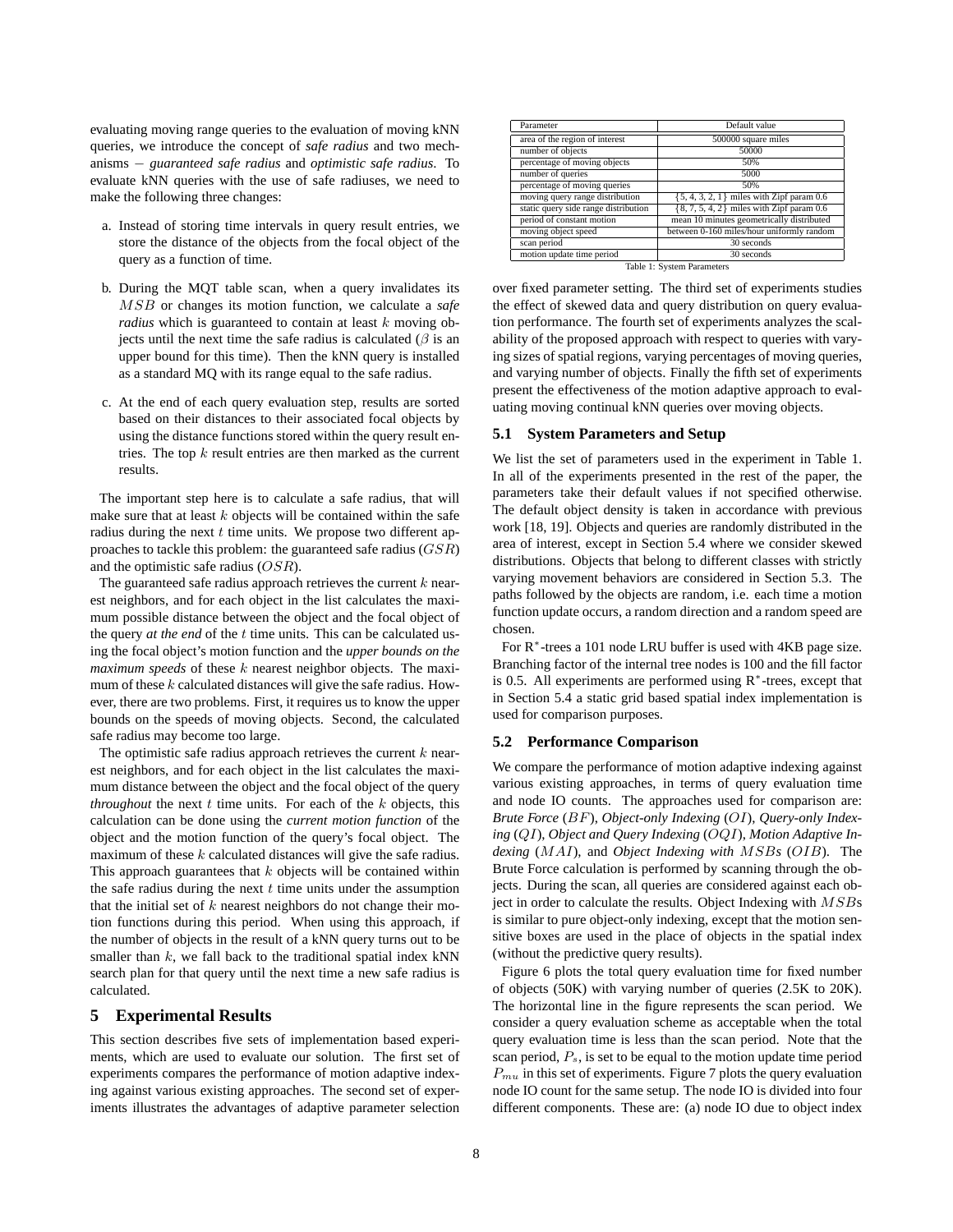



update, (b) node IO due to object index search, (c) node IO due to query index update and (d) node IO due to query index search. Each component is depicted with a different color in Figure 7. Several observations can be obtained from Figure 6 and Figure 7.

First, the approaches with an object index that is updated for all moving objects, do not perform well when the number of queries is small. This is clear from the poor performances of  $OI$  and  $OQI$ for 2.5K queries, as shown in Figure 6. The reason is straightforward. The cost of updating the object index dominates when the number of queries is small. This can also be observed by the object index update component of the OI in Figure 7.

Second, the approaches with a query index that is searched for large number of objects, do not perform well for large number of queries. This is clear from the poor performances of  $QI$  and  $OQI$ for 20K queries, as shown in Figure 6. This is due to the fact that, the cost of searching the query index dominates when the number of queries is large. This can also be observed by the query index search component of the QI in Figure 7.

Third, the brute force approach performs relatively good compared to  $OQI$  and slightly better compared to  $OI$ , when the number of queries is small (2.5K), as shown in Figure 6. Obviously  $BF$  does not scale with the increasing number of queries, since the computational complexity of the brute force approach is  $O(N_o*N_q)$  where  $N_o$  is the total number of objects and  $N_q$  is the total number of queries. Although  $OQI$  seems to be a consistent loser when compared to other indexing approaches, it is interesting to note that the motion adaptive indexing is built on top of it and performs better than all other approaches.

Finally, it is worth noting that only MAI manages to provide good enough performance to satisfy  $P_s \nleq P_{mu}$  under all conditions. MAI provides around 75-80% savings in query evaluation time under all cases when compared to the best competing approach except OIB. OIB performs reasonably well, but fails to scale well with increasing number of queries when compared to the proposed MAI approach.

# **5.3 Effect of Adaptive Parameter Selection**

In order to illustrate the advantage of adaptive parameter selection, we compare motion adaptive indexing against itself with static parameter selection. For the purpose of this experiment, we introduce three different classes of moving objects with strictly different movement behaviors. The first class of moving objects change their motion functions frequently (avg. period of constant motion

1 minute) and move slow (max. speed 20 miles/hour). The second class of moving objects possess the default properties described in Section 5.1. The third class of moving objects seldom change their motion functions (avg. period of constant motion 1 hour) and move fast (max. speed 500 miles/hour). In order to observe the gain from adaptive parameter selection, we set the  $\alpha$  and  $\beta$  parameters to the optimal values obtained for moving objects of the second class for the non-adaptive case.

Figure 8 plots the time and IO cost of query evaluation for MAI and static parameter setting version of  $MAI$ . The x-axis represents the object class distributions. Hence, 1:1:1 represents the case where the number of objects belonging to different classes are the same. Along the  $x$ -axis we change the number of objects belonging to the second class. 1:0.25:1 represents the case where the number of objects belonging to the first class and the number objects belonging to the third class are both 4 times the number of objects belonging to the second class. Dually, 1:4:1 represents the case where the second class cardinality is 4 times the other two class cardinalities. Total query evaluation times are depicted as lines in the figure and their corresponding values are on the left y-axis. The node IO counts are depicted as an embedded bar chart and their corresponding values are on the right  $y$ -axis. There are two important observations from Figure 8.

First, we notice that the adaptive parameter selection has a clear performance advantage. This is clearly observed from Figure 8, which shows significant improvement provided by motion adaptive indexing over static parameter setting in both query evaluation time and node IO count.

Second, it is important to note that the objects belonging to the first class or the third class cannot be ignored even if their numbers are small. Even for 1:4:1 distribution, where the second class of objects is dominant, we see a significant improvement with  $MAI$ . Note that objects belonging to the first and the third class are expensive to handle. The first class of objects are expensive, as they cause frequent motion updates which in turn causes more processing during MOT and MQT scans. The third class of objects are also expensive, as they cause frequent  $MSB$  invalidation which instigates more processing during MOT and MQT scans. The fact that both query evaluation time and node IO count are declining along the  $x$ -axis shows that it is obviously more expensive to handle the first and the third class of objects.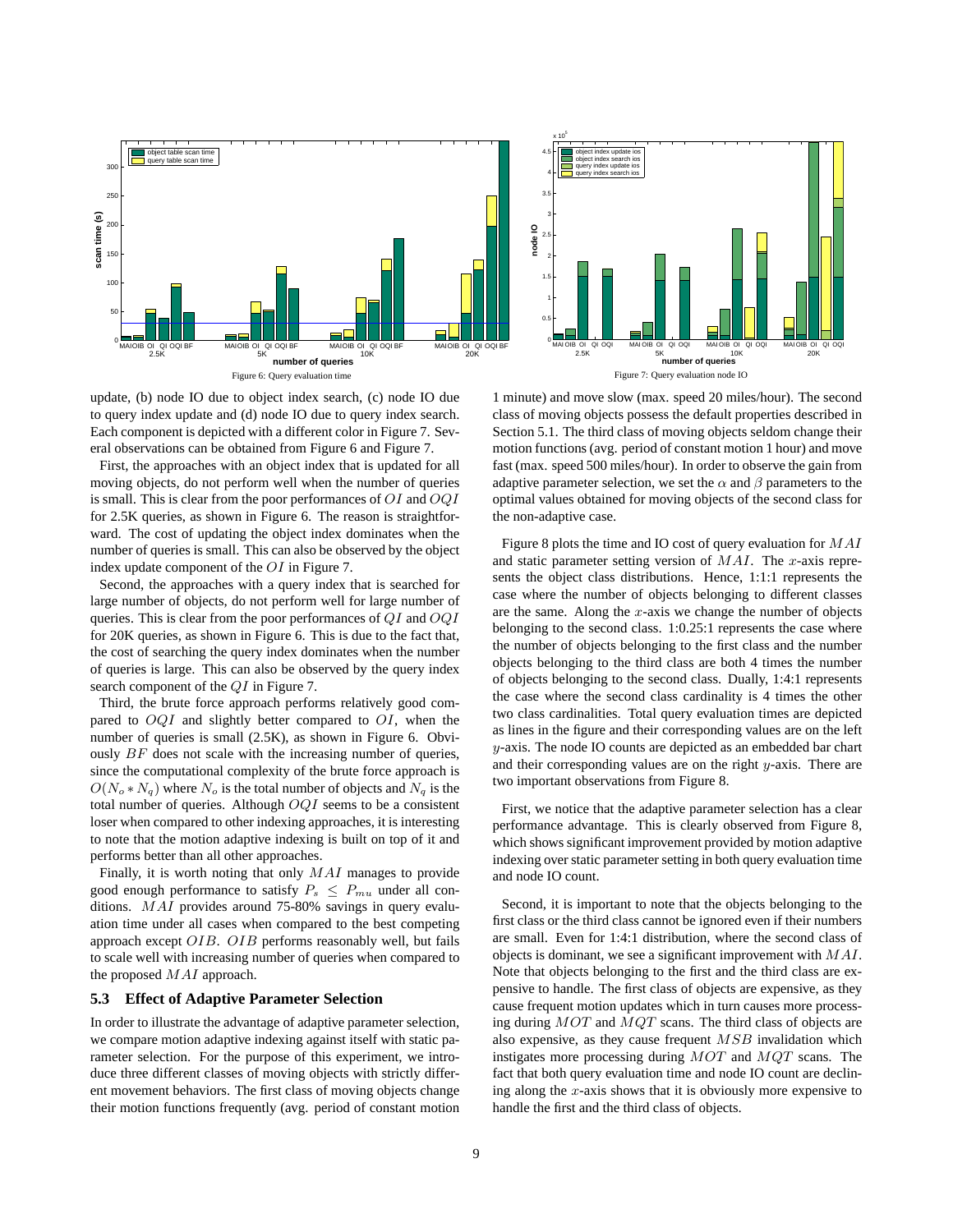



Figure 11: Query and object distribution for  $N_h = 5$  and  $N_h = 30$ 

### **5.4 Effect of Data and Query Skewness**

Our experiments up to now have assumed uniform object and query distribution. In this section we conduct experiments with skewed data and query distributions. We model skewness using two parameters, *number of hot spots*  $(N_h)$  and *scatter deviation* (d). We pick  $N<sub>h</sub>$  different positions within the area of interest randomly, which correspond to hot spot regions. When assigning an initial position to an object, we first pick a random hot spot position from the  $N_h$  different hot spots and then place the object around the hot spot position using a normally distributed distance function on both  $x$  and  $y$  dimensions with zero mean and  $d$  standard deviation. Scatter deviation  $d$  is set to 25 miles in all experiments and the number of hot spots is varied to experiment with different skewness conditions. Queries also follows the same distribution with objects. Figure 11 shows the object and query distribution for  $N_h = 5$  and  $N_h = 30$ .

We also experiment with different spatial indexing mechanisms. We have implemented a static grid based spatial index, backed up by a  $B^+$ -tree with z-ordering [7]. The optimal cell size of the grid is determined based on the workload. The motivation for using a static grid is that, with frequently updated data it may be more profitable to use a statically partitioned spatial index that can be easily updated. Actually, previous work done for static range queries over moving objects [9] has shown that using a static grid outperforms most other well known spatial index structures for in-memory databases. With this experiment we also investigate whether a similar situation exists in secondary storage based indexing in the context of MQs.

Figure 9 plots the total query evaluation time as a function of number of hot spots for different spatial index structures used for *Index*<sup>msb</sup> and *Index*<sup>msb</sup>. Note that the smaller the number of hot spots, the more skewed the distribution is. Figure 9 shows that decreasing the number of hot spots exponentially increases the query evaluation scan time. But even for  $N_h = 5$ , the query evaluation time does not exceed the query evaluation period. Figure 9 also

shows that R<sup>\*</sup>-tree performs the best under all conditions. But during our experiments we also observed that without using the optimization discussed under R\*-tree implementation detail (in the Appendix) for decreasing the update operation cost of the  $R^*$ -tree, the results are in favor of the static grid. Put differently, our experiments conclude that only a properly implemented R<sup>∗</sup>-tree with optimized update operation outperforms a static grid based approach.

#### **5.5 Scalability Study**

In this section we study the scalability of the proposed solution with respect to the varying size of query ranges, the varying percentage of moving queries over the total number of spatial queries, and the varying total number of objects. We first measure the impact of the query range and the moving query percentage on the query evaluation performance. We use the *range factor*  $(r_f)$  to experiment with different workloads in terms of different query ranges. The query radius and query side length parameters given in Section 5.1 are multiplied by the range factor  $r_f$  in order to alter the size of query regions. Note that multiplying the range factor by two in fact increases the area of the query range by four.

Figure 10 plots the total query evaluation scan time as a function of moving query percentage for different range factors. As shown in Figure 10, the scalability in terms of moving query percentage is extremely good. The slope of the query evaluation time function shows good reduction with increasing percentage of moving objects. On the other hand, increasing the range factor shows roughly linear increase on the query evaluation time.

In Figure 12 we study the effect of the number of objects on the query evaluation performance. Figure 12 plots the total query evaluation time as a function of number of objects for different spatial index structures used for  $Index_0^{msb}$  and  $Index_q^{msb}$ . The number of queries is set to its default value of 5K. From Figure 12 we observe a linear increase in scan time with the increasing number of objects, where the R<sup>∗</sup>-tree implementation of  $Index<sub>o</sub><sup>msb</sup>$  and *Index*<sup>msb</sup> show better scalability with increasing number of objects than the static grid implementation for the similar reason discussed before.

#### **5.6 Performance of Continual kNN Queries**

We compare the performance of MQ based moving continual kNN query evaluation against the object-only indexing approach. In object-only indexing approach, the object index is updated and the kNN queries are evaluated against the updated object index during each query evaluation step. In this experiment 10K objects are used with the same object density  $(N_o/A)$  specified in Sec-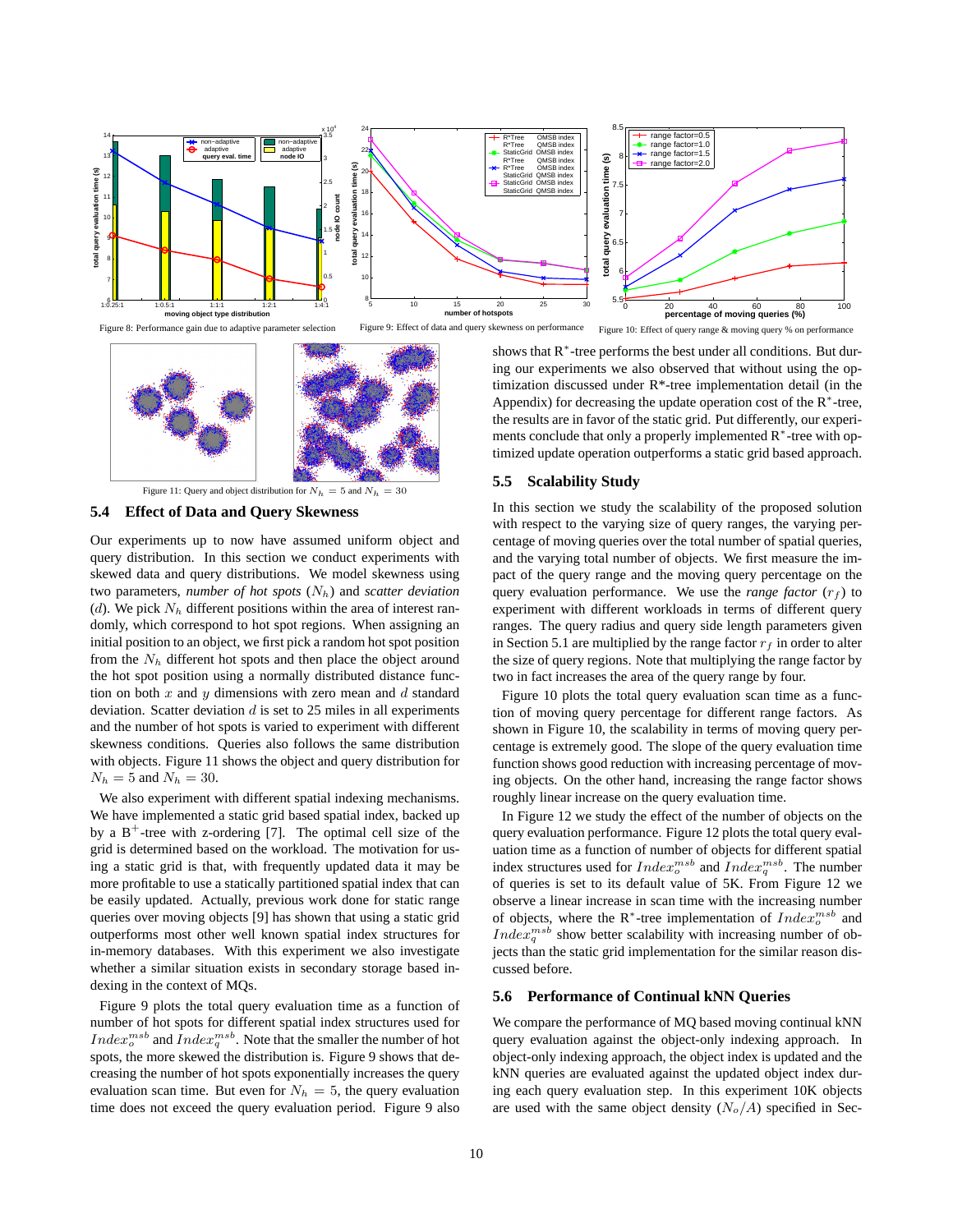



tion 5.1), where 50% of the objects are moving with the default motion parameters from Section 5.1. All queries are moving continual kNN queries and the number of queries ranges from 0.5K to  $4K$ . The  $k$  values of the kNN queries are selected from the list  $\{5, 6, 7, 8, 9, 10\}$  using a Zipf distribution with parameter 0.6. Figure 13 plots the total query evaluation time and Figure 14 plots the node IO count for different number objects with different approaches. The node IO count is divided into two components. The lower part shows the node IO due to index searches, where the upper part shows the node IO due to index updates.

Evaluating moving continual kNN queries with motion adaptive indexing shows significant improvement over object-only indexing approach. Between the two variations of safe radius, OSR (optimistic safe radius based approach) performs better than GSR (guaranteed safe radius based approach). Object-only indexing with  $MSBs$  (OIB) slightly outperforms GSR. However, OSR provides 20-40% improvement in total query evaluation time over OIB.

# **6 Related Work**

Research on moving object indexing can be broadly divided into two categories, (1) indexing and querying current positions of moving objects and (2) indexing and querying trajectories of moving objects. Our work belongs to the first category. A recent study dealing with the problem of indexing and querying moving object trajectories can be found in [17]. Continual queries are used as a useful tool for monitoring frequently changing information [23, 14]. In the spatial databases domain, continual queries are employed for continuously querying moving object positions. Most of the work on continual queries over moving object positions is either on static continual queries over moving objects [18, 9, 11, 3, 19] or on moving continual queries over static objects [21, 2, 20].

In [18], velocity constrained indexing and query indexing has been proposed for efficient evaluation of static continual range queries. The same problem is studied in [9], however the focus is on in-memory structures and algorithms. In [19], TPR-tree, an R-tree based indexing structure, is proposed for efficient evaluation of spatial queries over moving object positions. TPR<sup>∗</sup> tree, an extension of TPR tree optimized for queries that look into future (predictive), is described in [22]. Work on moving continual queries over static objects focuses on continuous k-nearest neighbor evaluation. An algorithm for precalculating k-nearest neighbors with a line segment representing the continuous motion of an object, is described in [21]. In [2], reverse nearest neighbors are also discussed.

The concept of moving queries is to some extent similar to the Dynamic Queries introduced in [12]. A dynamic query is defined as a temporally ordered set of snapshot queries in [12]. This is a low level definition as opposed to our definition of moving queries which is more declarative and is defined from users' perspective. The work done in [12] indexes the trajectories of the moving objects and describes how to efficiently evaluate dynamic queries that represent predictable or non-predictable movement of an observer. They also describe how new trajectories can be added when a dynamic query is actively running. Their assumptions are in line with their motivating scenario, which is to support rendering of objects in virtual tour-like applications. Our work focuses on real-time evaluation of moving queries in real-world settings, where the trajectories of the moving objects are unpredictable and the queries can potentially be associated with moving objects inside the system. An important feature of our approach is its motion adaptiveness, allowing the query evaluation to be optimized according to dynamic motion behavior of the moving objects involved.

# **7 Conclusion**

We have presented a system and a motion-adaptive indexing scheme for efficient processing of moving queries over moving objects. Our approach has three unique features. First, we use the concept of *motion-sensitive bounding boxes* (MSBs) to model the dynamic motion behavior of both moving objects and moving queries, and promote to index less frequently changing MSBs together with the motion functions of the objects, instead of indexing frequently changing object positions. This significantly decreases the number of update operations performed on the indexes. Second, we propose to use *motion adaptive* indexing in the sense that the sizes of the  $MSBs$  can be dynamically adapted to the moving object behavior at the granularity of individual objects. Concretely, we develop a model for estimating the cost of moving query evaluation, and use the analytical model to guide the setting and the adaptation of several system parameters dynamically. As a result, the moving queries can be evaluated faster by performing fewer IOs. Finally, we advocate the use of *predictive query results* to reduce the number of search operations to be performed on the spatial indexes. Other important characteristics of our approach include the extension of the motion adaptive indexing scheme to the evaluation of moving continual kNN queries through the concept of *guaranteed safe radius* and *optimistic safe radius*. We report a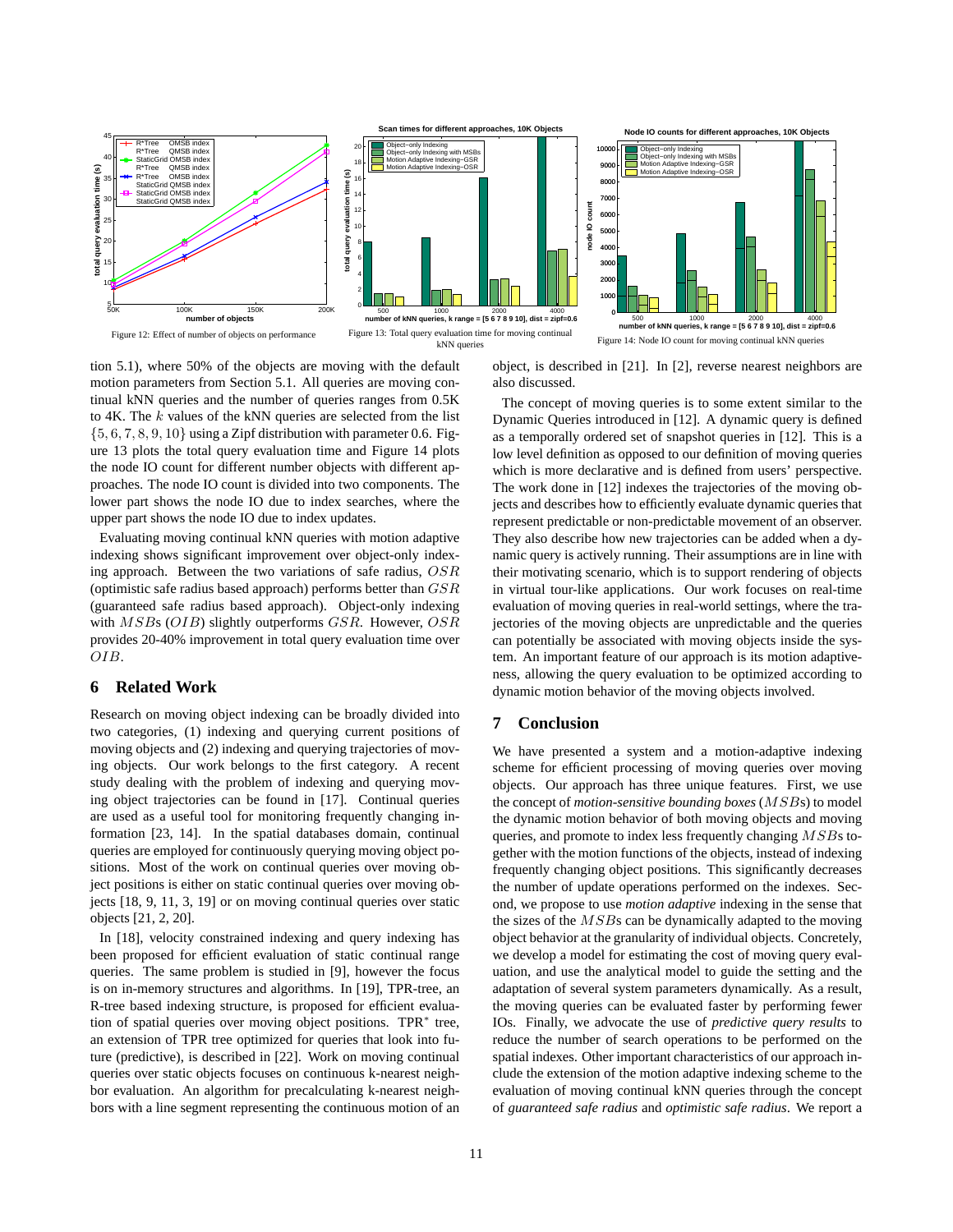series of experimental performance results for different workloads, including scenarios based on skewed object and query distribution, and demonstrate the effectiveness of our motion adaptive indexing scheme through comparisons with other alternative indexing mechanisms. We have shown that the proposed motion adaptive indexing scheme is efficient for evaluation of both moving continual range queries and moving continual kNN queries.

# **References**

- [1] C. C. Aggarwal and D. Agrawal. On nearest neighbor indexing of nonlinear trajectories. In *ACM PODS*, 2003.
- [2] R. Benetis, C. S. Jensen, G. Karciauskas, and S. Saltenis. Nearest neighbor and reverse nearest neighbor queries for moving objects. In *IDEAS*, 2002.
- [3] Y. Cai and K. A. Hua. An adaptive query management technique for efficient real-time monitoring of spatial regions in mobile database systems. In *IEEE IPCCC*, 2002.
- [4] C. Faloutsos and I. Kamel. Beyond uniformity and independence: Analysis of R-trees using the concept of fractal dimension. In *ACM PODS*, 1994.
- [5] C. Faloutsos, T. K. Sellis, and N. Roussopoulos. Analysis of object oriented spatial access methods. In *ACM SIGMOD*, 1987.
- [6] R. M. Fujimoto. *Parallel and Distributed Simulation Systems*. Wiley-Interscience, 2000.
- [7] V. Gaede and O. Gunther. Multidimensional access methods. *ACM Computing Surveys*, 30(2):170–231, 1998.
- [8] B. Gedik and L. Liu. Mobieyes: Distributed processing of continuously moving queries on moving objects in a mobile system. In *EDBT (to appear)*, 2004.
- [9] D. V. Kalashnikov, S. Prabhakar, S. Hambrusch, and W. Aref. Efficient evaluation of continuous range queries on moving objects. In *DEXA*, 2002.
- [10] I. Kamel and C. Faloutsos. On packing R-trees. In *ACM CIKM*, 1993.
- [11] G. Kollios, D. Gunopulos, and V. J. Tsotras. On indexing mobile objects. In *ACM PODS*, 1999.
- [12] I. Lazaridis, K. Porkaew, and S. Mehrotra. Dynamic queries over mobile objects. In *EDBT*, 2002.
- [13] M. L. Lee, W. Hsu, C. S. Jensen, B. Cui, and K. L. Teo. Supporting frequent updates in R-trees: A bottom-up approach. In *VLDB*, 2003.
- [14] L. Liu, C. Pu, and W. Tang. Continual queries for internet scale event-driven information delivery. *IEEE TKDE*, pages 610–628, 1999.
- [15] B. Pagel, H. Six, H. Toben, and P. Widmayer. Towards an analysis of range query performance in spatial data structures. In *ACM PODS*, 1993.
- [16] B. W. Parkinson, J. J. Spilker, P. Axelrad, and P.Eng. *Global Positioning System: Theory and Applications*, volume 2. American Institute of Aeronautics and Astronautics, 1996.
- [17] D. Pfoser, C. S. Jensen, and Y. Theodoridis. Novel approaches in query processing for moving object trajectories. In *VLDB*, 2000.
- [18] S. Prabhakar, Y. Xia, D. V. Kalashnikov, W. G. Aref, and S. E. Hambrusch. Query indexing and velocity constrained indexing. *IEEE Transactions on Computers*, 51(10):1124– 1140, 2002.
- [19] S. Saltenis, C. S. Jensen, S. T. Leutenegger, and M. A. Lopez. Indexing the positions of continuously moving objects. In *ACM SIGMOD*, 2000.
- [20] Z. Song and N. Roussopoulos. K-nearest neighbor search for moving query point. In *SSTD*, 2001.
- [21] Y. Tao, D. Papadias, and Q. Shen. Continuous nearest neighbor search. In *VLDB*, 2002.
- [22] Y. Tao, D. Papadias, and J. Sun. The TPR<sup>\*</sup>-Tree: An optimized spatio-temporal access method for predictive queries. In *VLDB*, 2003.
- [23] D. B. Terry, D. Goldberg, D. Nichols, and B. M. Oki. Continuous queries over append-only database. In *ACM SIGMOD*, 1992.
- [24] Y. Theodoridis and T. Sellis. A model for the prediction of R-tree performance. In *ACM PODS*, 1996.
- [25] Y. Theodoridis, E. Stefanakis, and T. Sellis. Efficient cost models for spatial queries using R-trees. *IEEE TKDE*, 12(1):19–32, 2000.
- [26] O. Wolfson. Moving objects information management: The database challenge. In *Next Generation Information Technologies and Systems*, 2002.
- [27] O. Wolfson, A. P. Sistla, S. Chamberlain, and Y. Yesha. Updating and querying databases that track mobile units. *Distributed and Parallel Databases*, 7(3):257–387, 1999.

| $P_s$                               | scan period               | $R_{ma}$  | average moving query radius      |  |
|-------------------------------------|---------------------------|-----------|----------------------------------|--|
| $P_{cm}$                            | period of constant motion | $L_{sg}$  | average static query side length |  |
| $N_{\alpha}$                        | number of objects         | $S_{m,o}$ | average moving object speed      |  |
| $N_{mo}$                            | number of moving objects  | A         | area of the region of interest   |  |
|                                     | number of queries         | $\alpha$  | MSB parameter for objects        |  |
| $N_{ma}$                            | number of moving queries  |           | MSB parameter for queries        |  |
| Table 2: Symbols and their meanings |                           |           |                                  |  |

# **APPENDIX - Analytical Model for IO Estimation and** αβ **Setting**

In this section we develop an analytical model for estimating the IO cost of performing query evaluation and describe how we use this model to set  $\alpha$  and  $\beta$  parameters adaptively based on the dynamic motion behavior of the moving objects or moving queries. Although our approach is spatial index independent, the discussion on the analytical model is based on R<sup>∗</sup>-trees.

#### **R**<sup>∗</sup>**-tree Implementation Details**

We have used an R<sup>∗</sup>-tree implementation which can store both spatial objects and their associated data (motion functions in our case) at the leaf level. The only modification we have performed is on the update operation. For moving object indexing, performing an update as a delete operation followed by an insert operation is costly. Most of the time the position change of the spatial index entry do not cause any inconsistencies at the leaf level, i.e. the MBR of the entry's leaf node will still contain its new position. As a result our update operation implementation first checks whether the position change of the spatial index entry causes its new MBR to cross its current leaf node's MBR. If not, the position of the entry is updated without causing any structural change on the tree. Otherwise a delete operation followed by an insert operation is performed as the fallback plan. In fact, the update operation can be further improved by using a bottom up approach as recently introduced in [13].

#### **Analytical Model for IO Estimation**

In what follows, we present an analytical model to calculate the IO